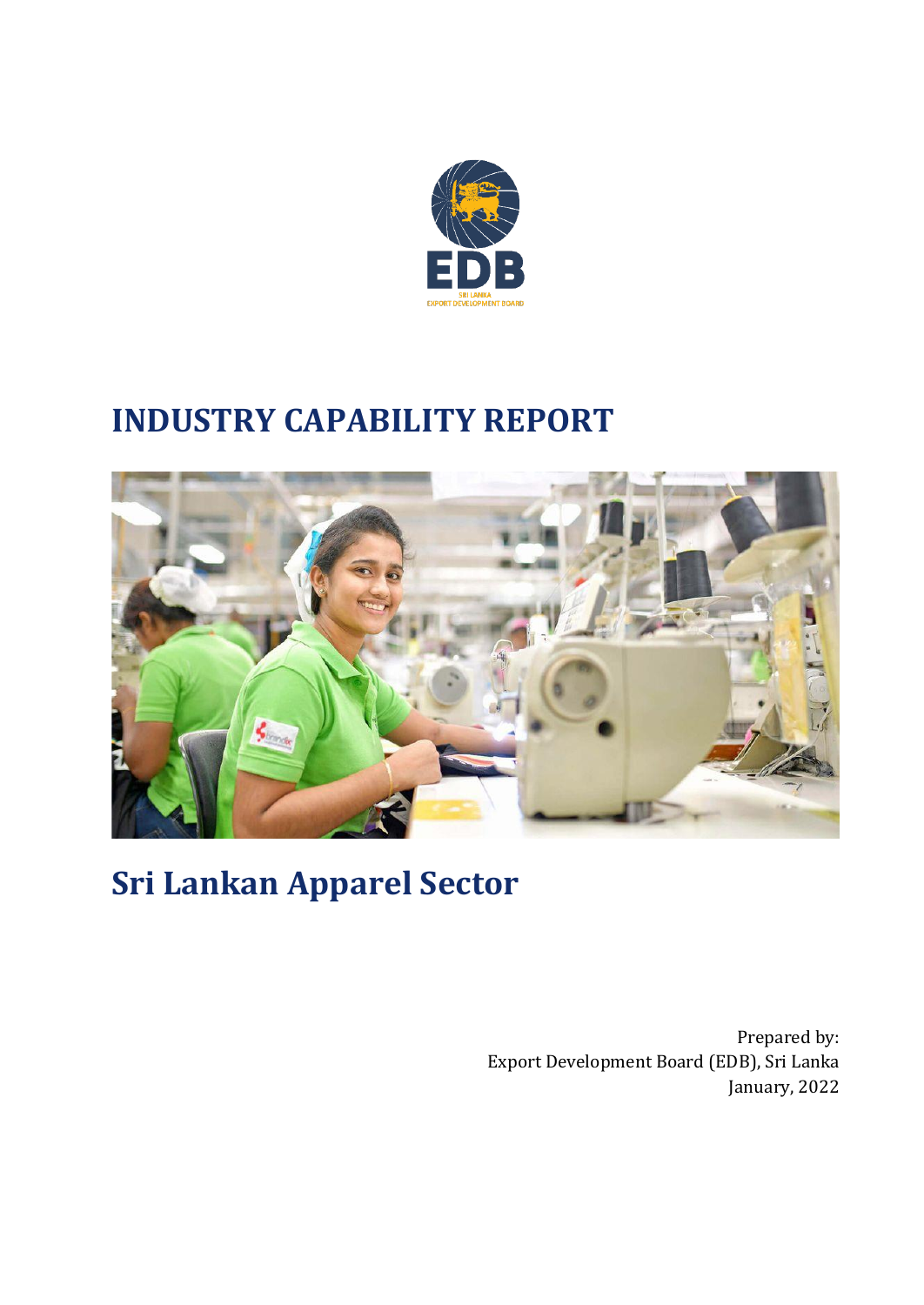# **TABLE OF CONTENTS**

| 6. GEOGRAPHICAL DISTRIBUTION ACROSS THE COUNTRY & KNOWN CLUSTERS IF |  |
|---------------------------------------------------------------------|--|
|                                                                     |  |
| 7. TOTAL EXPORTS OF APPAREL IN SELECTED CATEGORIES OF THE SECTOR2   |  |
|                                                                     |  |
|                                                                     |  |
|                                                                     |  |
|                                                                     |  |
|                                                                     |  |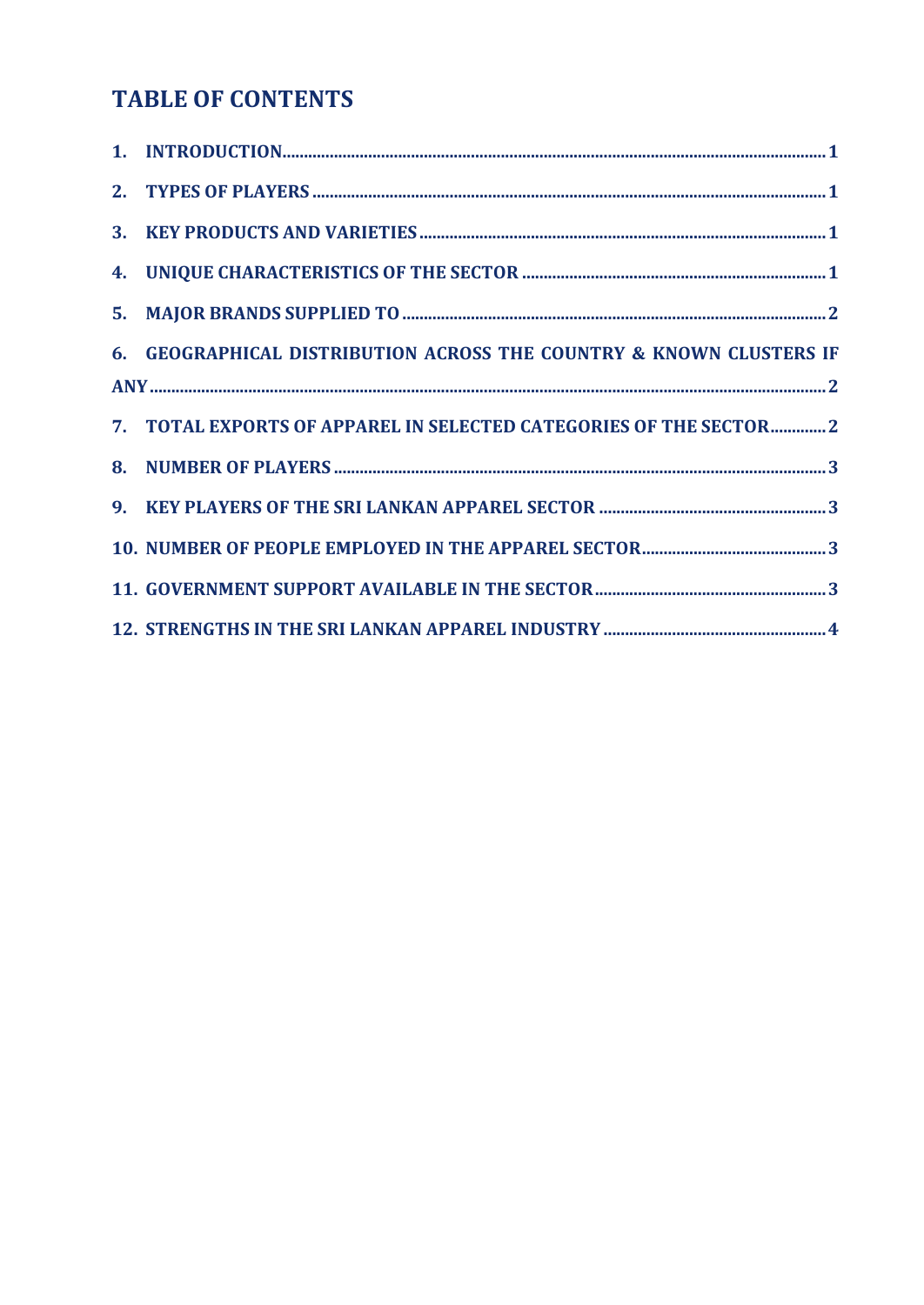## <span id="page-2-0"></span>**1. INTRODUCTION**

When Sri Lanka liberalized its economy in 1977, the country's garment industry took off immediately. Initially quota-hopping East Asian garment exporters, attracted by the country's liberal trade regime, relocated their already well-established garment businesses to Sri Lanka. This relocation encouraged local entrepreneurs to start their own garment enterprises to exploit markets guaranteed by quotas, assisted by the liberal trade regime and incentives granted by the Sri Lankan Government.

Sri Lanka has since become a world class apparel manufacturer supplying to global super brands for over three decades. The industry upholds high ethical and sustainable practices, Environmental, social and economic sustainability are highlights of the industry.

#### <span id="page-2-1"></span>**2. TYPES OF PLAYERS**

There are manufacturers and exporters of apparel under the large-scale category as well as small & medium scale category. Most of the export-oriented clothing factories are SMEs and they are scattered across the country.

#### <span id="page-2-2"></span>**3. KEY PRODUCTS AND VARIETIES**

Apparel categories span, sportswear, lingerie, lounge wear, bridal wear, work wear, swimwear and children's wear, etc.

# <span id="page-2-3"></span>**4. UNIQUE CHARACTERISTICS OF THE SECTOR**

The Sri Lankan garment industry has strong commitment to the welfare of its workers. Guided by the visionary slogan: "Garments without Guilt", ethical practices are at the root of the industry's success. Garments are made with conscience and care by protecting worker's rights, creating opportunities for education and personal growth, and helping to alleviate poverty in communities with the aim to create a more equitable society.

The apparel industry in Sri Lanka has also won many awards for green manufacturing, including the world first eco-friendly "Green Garment Factory" that cut energy in half and water consumption by 70%.

The "Made in Sri Lanka" label is now synonymous with quality, reliability, social & environmental accountability. Sri Lanka is the first amongst seven apparel manufacturing facilities in the world to be awarded the LEED platinum rating, setting a global benchmark for Green Apparel factories.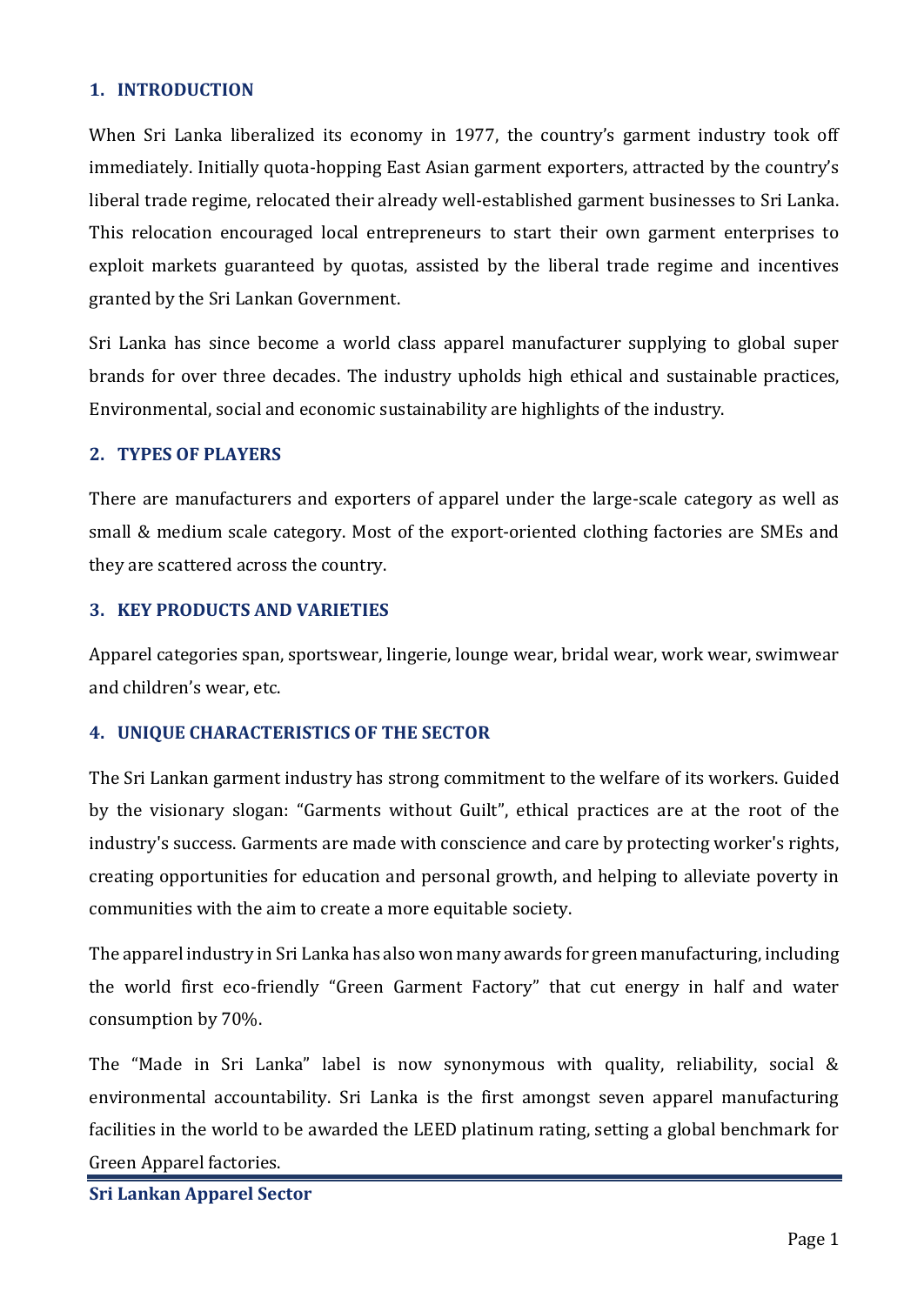### <span id="page-3-0"></span>**5. MAJOR BRANDS SUPPLIED TO**

The industry possesses an impressive partnership portfolio which includes world renowned labels such as **Gap, Liz Claiborne, Next, Jones NewYork, Nike, Tommy Hilfiger, Pink, Triumph, Ann Taylor, Speedo, Abercrombie & Fitch, Land's End, Marks & Spencer and Intimissi**.

## <span id="page-3-1"></span>**6. GEOGRAPHICAL DISTRIBUTION ACROSS THE COUNTRY & KNOWN CLUSTERS IF ANY**

Most of the apparel manufacturing firms are situated in the South West of the country

The following associations are involved which support the apparel sector by addressing the sector related issues through coordination with the government institutions.

- Joint Apparel Association Forum (JAAF)
- Sri Lanka Apparel Exporters Association
- Sri Lanka chamber of Garment Exporters
- Sri Lanka Apparel Sourcing Association
- Free Trade Zone Manufactures Association

# <span id="page-3-2"></span>**7. TOTAL EXPORTS OF APPAREL IN SELECTED CATEGORIES OF THE SECTOR**

The Apparel industry has achieved an export revenue of US\$ 5 Bn in 2021 contributing more than 45% to the total merchandise exports earnings of Sri Lanka. and indicating a growth of 22% compared to 2020.

| Code | <b>Description</b>                                                                     | Value in      |
|------|----------------------------------------------------------------------------------------|---------------|
|      |                                                                                        | <b>USD Mn</b> |
| H.61 | Articles of apparel and clothing accessories knitted or crocheted                      | 3,110.92      |
| H.62 | Articles of apparel and clothing accessories not knitted or crocheted                  | 1,840.36      |
| H.63 | Other made-up textile articles; sets; worn clothing and worn textile<br>articles; rags | 120.04        |
|      | Total:                                                                                 | 5,071.33      |

Source: Sri Lanka Customs

USA and UK are the top markets for Sri Lankan apparel through-out the decades.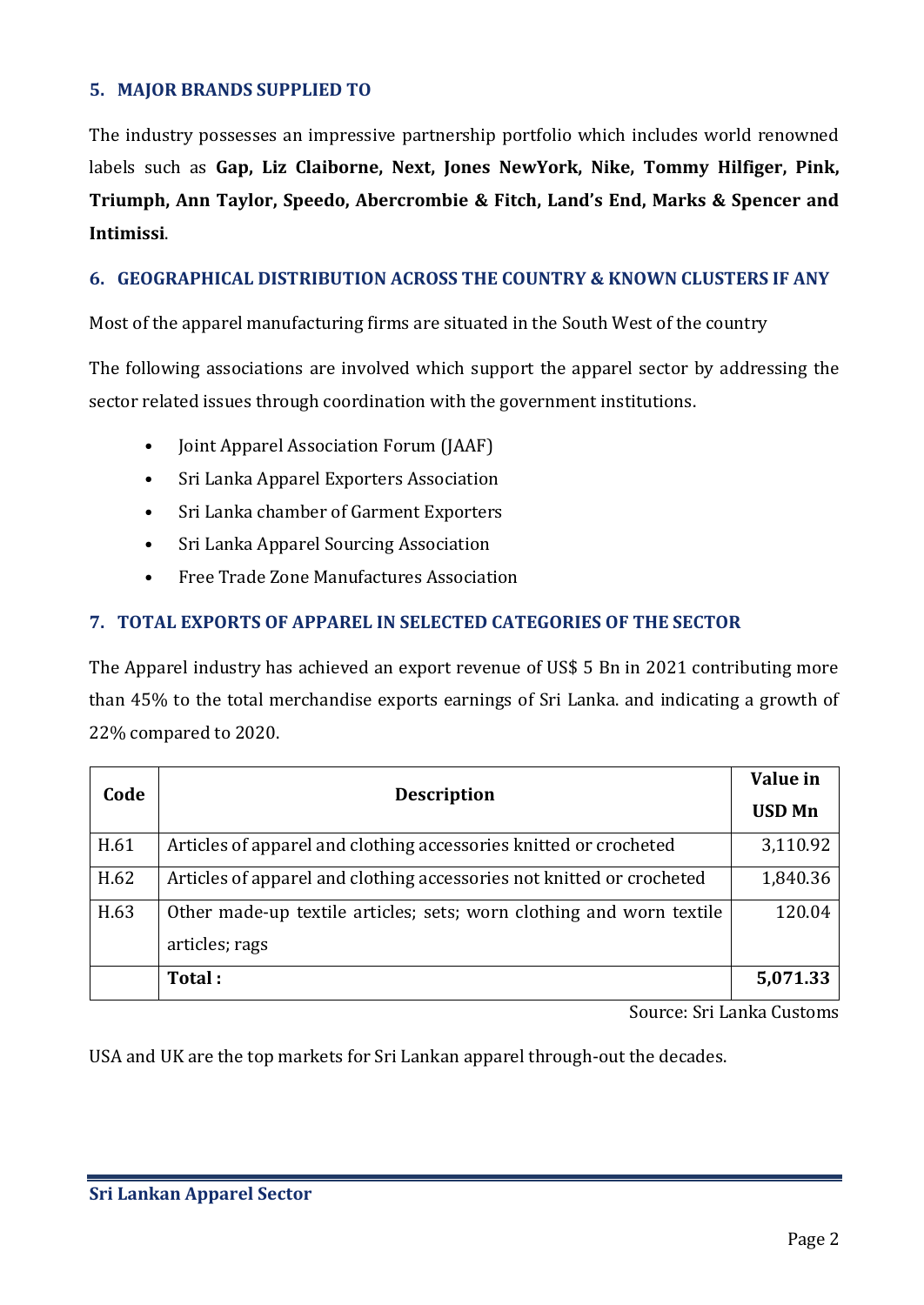#### <span id="page-4-0"></span>**8. NUMBER OF PLAYERS**

There are around 300 manufacturers of apparel.

#### <span id="page-4-1"></span>**9. KEY PLAYERS OF THE SRI LANKAN APPAREL SECTOR**

- Mas Intimates Pvt Ltd
- Mas Active Trading Pvt Ltd
- Brandix Apparel Ltd
- Hirdaramani International Exports Pvt Ltd
- Omega Line Ltd
- A T G Lanka Pvt Ltd
- Jay Jay Mills Lanka Pvt Ltd
- Eam Maliban Textiles Pvt Ltd
- Orit Trading Lanka Pvt Ltd
- Bodyline Pvt Ltd
- Foundation Garments Pvt Ltd
- Inqube Global Pvt Ltd
- Smarts Shirts Lanka Ltd
- ATG Hand Care Pvt Ltd
- Ansell Lanka Pvt Ltd
- Star Garments Pvt Ltd
- Alpha Apparels Ltd
- Sirio Ltd
- Hela Clothing Pvt Ltd
- Benji Ltd

#### <span id="page-4-2"></span>**10.NUMBER OF PEOPLE EMPLOYED IN THE APPAREL SECTOR**

The industry provides direct employment opportunities to over 300,000 and 600,000 which include a substantial number of women in Sri Lanka.

#### <span id="page-4-3"></span>**11.GOVERNMENT SUPPORT AVAILABLE IN THE SECTOR**

There are already 10 factories in construction in the North & East of the country and more projects are on the way.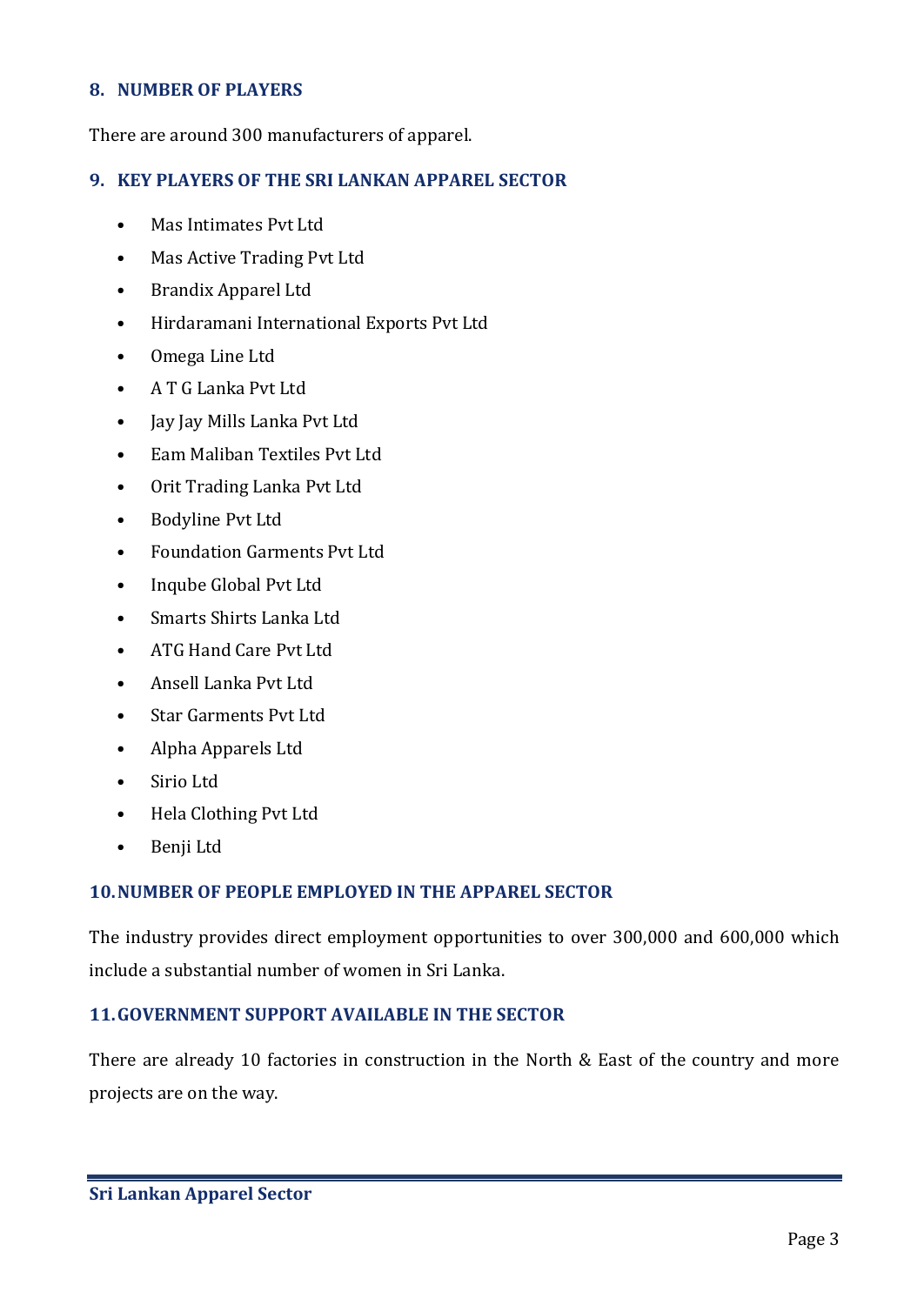#### <span id="page-5-0"></span>**12.STRENGTHS IN THE SRI LANKAN APPAREL INDUSTRY**

#### **Sustainability**

- Industry sustainability has been a buzzword over the past few years. It has generally been defined by efforts to reduce the carbon footprint of both suppliers and retailers.
- Sri Lankan apparel's definition of sustainability incorporates its entire production, human resources and supply chain process.
- Developed into a sophisticated industry over the past 30 years, from mere tailors to total solutions specialists.
- An international reputation as a reliable and a quality manufacturer with a highly competent, compliant work force.
- Factories have focused on innovation as well as offering superior product development and design resources.
- Employee welfare and social accountability has always been inherent feature of its sourcing model.
- Over the past few years, the industry has worked to raise the bar further by aspiring to a higher standard of social compliance and embarking on a number of green initiatives.

#### **Ethical Sourcing Destination**

- Commitment to 'Ethical Business & Manufacturing', free of discrimination, sweatshop practices and child labour.
- While the initial focus of GWG was establishing Ethical Working Conditions, today it has been extended to Green Manufacturing and empowering employees across the industry.
- Policies aimed at reducing waste together with the implementation of lean manufacturing have resulted in a much more efficient production process.
- As part of its drive for Ethical Employment and empowering our workers Sri Lanka has been able to attract and retain better talent.
- Lower employee turnover is resulting in a more skilled and capable workforce making our factories more productive and improving overall quality.
- The industry has also implemented shorter process flows to reduce energy wastage and are using fully integrated services, which all result in a shorter lead time.
- Industry can provide comprehensive solutions and long-term partnerships to apparel customers.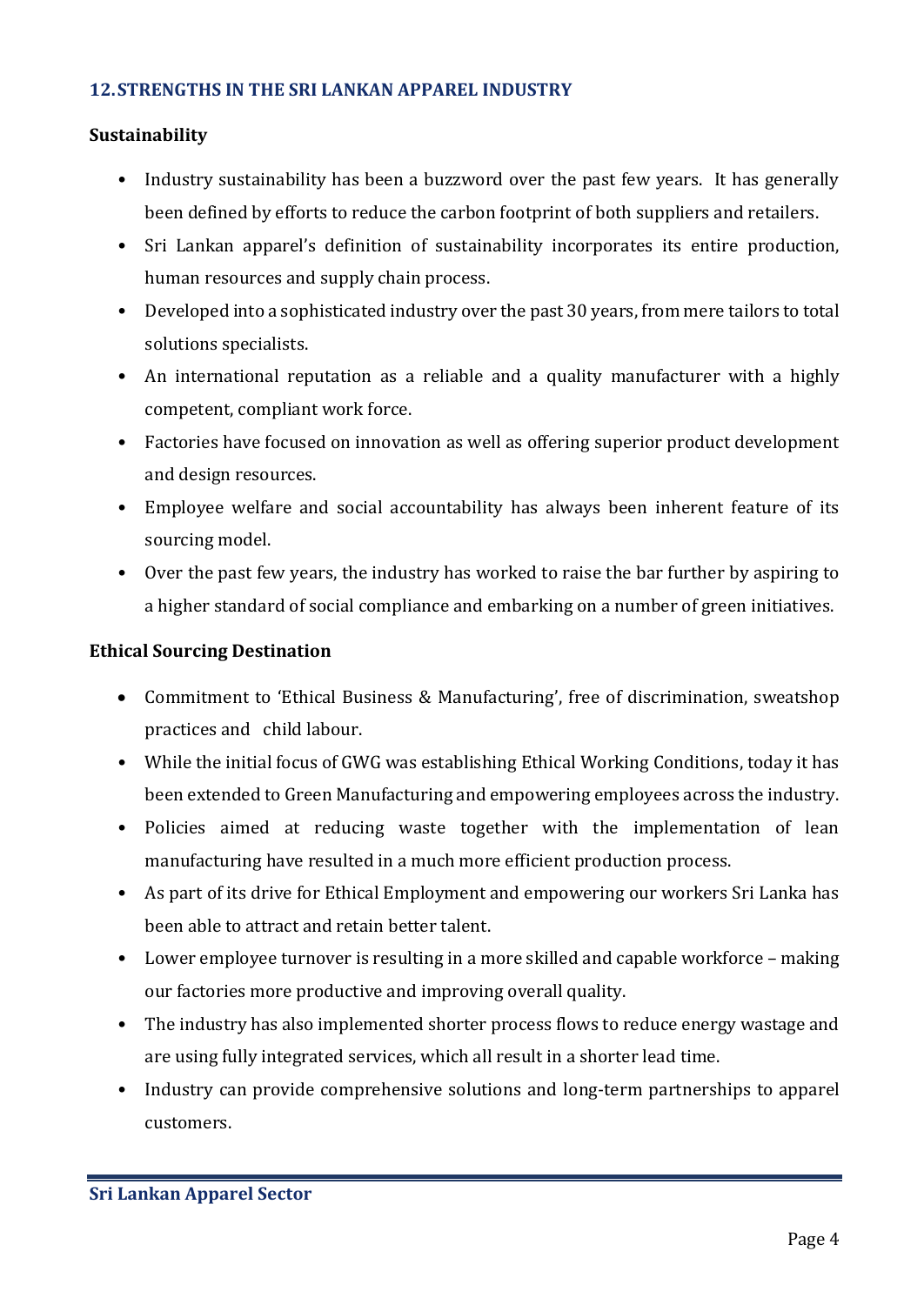Highest per capita apparel exports in the region,  $2\%$  of the US apparel imports,  $11<sup>th</sup>$ ranked apparel supplier to US, 4<sup>th</sup> ranked Bra suppliers, 8th for briefs, 9<sup>th</sup> for cotton pants, 10th for nightwear and top three apparel companies amongst world's 50 most important suppliers.

# **A Flagship Green Destination**

- The worlds' First Green Factories
- LEED Platinum and Gold Certified

# **Leading Design Innovation**

- State of the Art Product Development Facilities
- Talented Pool of Sri Lankan Designers
- Collaboration with its customers
- Hub for South Asian Fashion
- Exposing and developing local talent
- On-line, real-time interaction with brands
- A number of courses at leading universities that are dedicated to the apparel industry and are turning out highly qualified graduates each year.

# **Hub for South Asia**

- Large manufacturing capacity, 17% Market Share of US apparel imports, largest population, emerging domestic market, FTA with India and Pakistan, emerging fashion presence, largest Labour Force, 2nd largest cotton producer, large textile base.
- Sri Lanka Apparel is to position itself as a fast fashion and logistics hub for the entire South Asian Region. When viewed as a combined entity the statistics are even more remarkable. Taken as a whole the South Asian region accounts for a 17% market share of US apparel imports and this figure is increasing on an annual basis. The large labour force and textile resources means that there is continually growing capacity available in the region, and the rapid emergence of the domestic apparel retail market has created a new market for both global brands and factories that supply to them.